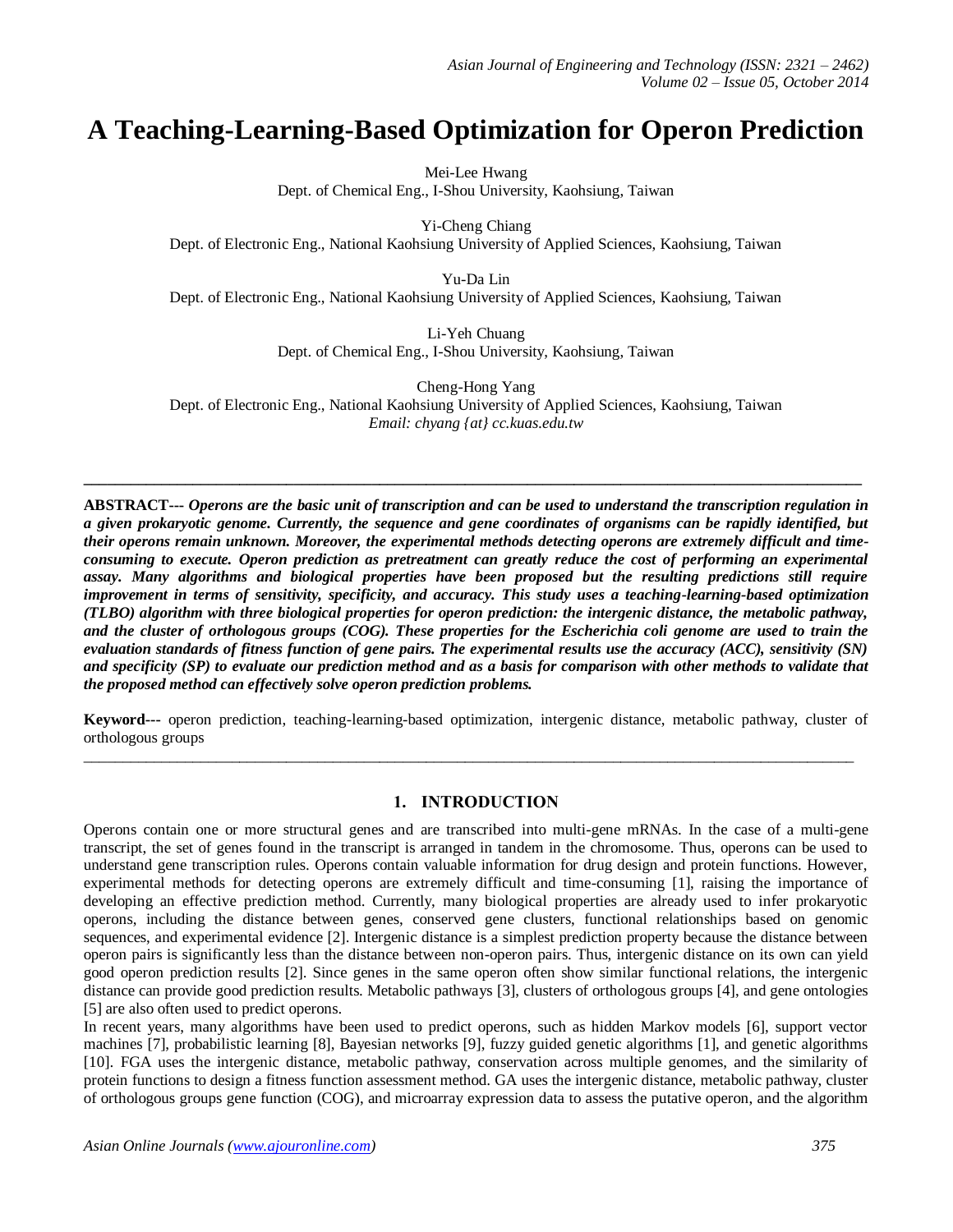sums all scores as a basis for assessing the merits of chromosomes. However, these methods do not consider the importance of direction in operon prediction. Therefore, algorithms cannot determine the better parent chromosome at initialization, thus limiting solution quality.

Since the co-transcribed genes have the same biological properties, machine learning can be applied to these operon properties for operon prediction. The predicted results of an assay can be used as reference data. Thus, costs can be greatly reduced and the effectiveness of experimental detection can be improved. We propose an effective teaching-learning-based optimization algorithm to predict operons, and use the direction and distance between adjacent genes to encode chromosomes during the initialization process, thereby obtaining powerful initial population. To calculate fitness, we use three biological properties of the *Escherichia coli* genome to train the evaluation standards of fitness function of gene pairs. Finally, we tested our method on the four genomes. Experimental results indicate that our method obtained higher levels of accuracy, sensitivity, and specificity than other methods from the literature.

## **2. METHODOLOGY**

# **2.1 Teaching–Learning-Based Optimization (TLBO)**

Rao et al. (2011) proposed teaching–learning-based optimization (TLBO) [11] as a clustering intelligent optimization algorithm and analog for human teaching and learning of philosophy. It is based on the effect of the influence of a teacher on learner output. Teacher quality affects learning outcomes; hence, a highly learned person is generally considered to be a teacher who then shares knowledge with learners to improve the population quality. A good teacher trains learners such that they can have better results in terms of their marks or grades. Moreover, learners also learn from interaction between themselves. TLBO is explained in detail as follows:

**1) Initialization:** In TLBO, each learner is a feasible solution. To obtain an outstanding initial population, learners are produced based on the distance and direction of the adjacent genes. Each learner generates a random number from 0 to 600 as a threshold, and three situations are considered into coding learner. (1) When the adjacent gene has the same direction and a distance below the threshold value, the gene will be encoded as *rand*(5-10). (2) If adjacent gene has the same direction but the adjacent gene distance is greater than the threshold value, the upstream gene will be encoded as *rand*(0-5). (3) The adjacent gene has a different direction or comes last in the gene sequence, thus the upstream gene will be encoded as 0. To evaluate prediction accuracy, the learner's decimal encoding must be converted to binary.

**2) Fitness evaluation:** Adjacent genes within the same operon are usually characterized by short distances, and may sometimes even overlap. Hence, a short intergenic distance indicates that genes are more likely to be located in the same operon [10] [12]. Genes within an operon often participate in the same biological process [7], and co-transcribed genes often share the same properties and functional relations. Therefore, we use intergenic distance, metabolic pathway, and COG gene properties to calculate the fitness value, and the training scores are obtained by the overall pair-score of the adjacent genes of the *E. coli* genome. Intergenic distance, metabolic pathway and COG gene properties are described below:

**a) Intergenic distance:** This feature is used as an evaluation criterion, along with intervals of intergenic distance using the logarithmic likelihood (LL) method for E. coli genome, and the score of each interval is assessed at 10bps [13].

$$
LL_{Property}(gene_i, gene_j) = \ln\left(\frac{N_{wo}(property)/TN_{wo}}{N_{TUB}(property)/TN_{TUB}}\right)
$$
\n(1)

where *N<sub>WO</sub>*(*property*) and *N<sub>TUB</sub>*(*property*) respectively correspond to genes with the same characteristics on the number of *WO* and *TUB* pairs. *TN<sub>WO</sub>* and *TN<sub>TUB</sub>* are the total pair numbers of *WO* and *TUB*, respectively.

**b) Metabolic Pathway:** This property is used to predict whether or not a gene pair is located in the same operon. Eq.1 is used to calculate the gene pair score of the metabolic pathways based on the *E. coli* genome.

**c) Cluster of Orthologous Groups (COG):** COG contains three levels of biological functions; each level can be subdivided into several functional categories. The first level is divided into four main categories, including (1) information storage and processing, (2) cellular processing and signaling, (3) metabolism, and (4) different COG categories. Eq.1 can calculate the scores of categories (1), (2), and (3) of the first level. Gene pairs have a score for one of these three categories when the gene pair shares the same categories. If the gene pair belongs to different COG categories, the score of this category is calculated with Eq.2.

$$
LL_{Property}(gene_i, gene_j) = \ln\left(\frac{1 - N_{wo}(COG)/TN_{wo}}{1 - N_{TUB}(COG)/TN_{TUB}}\right)
$$
\n(2)

Eq. 3 is used to calculate the fitness value of the  $c<sup>th</sup>$  putative operon.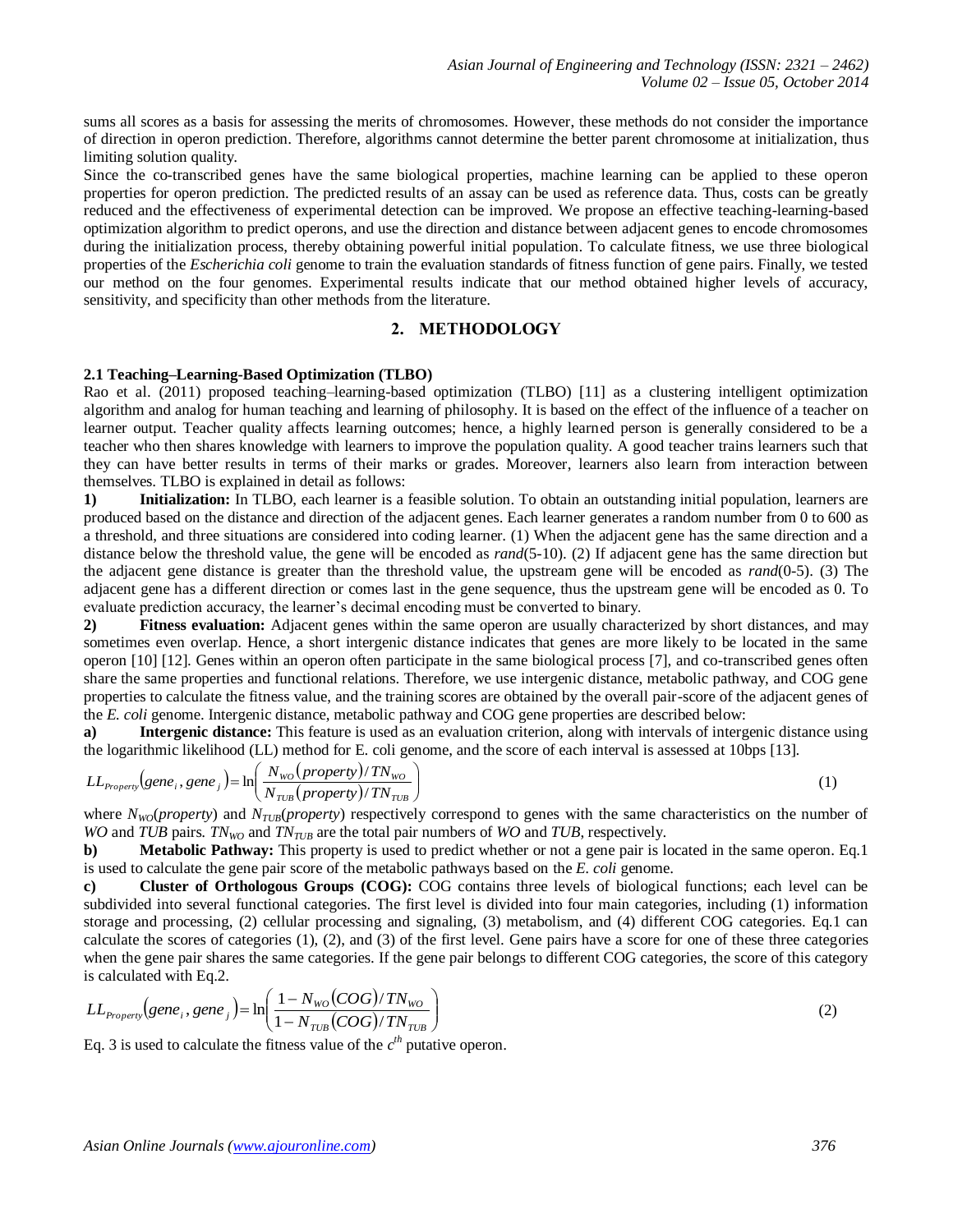$$
fitness (operator_{th}) = \sum_{i=1}^{m-1} (d_i) - d_m + \frac{\sum_{i=1}^{m-1} \sum_{j=i+1}^{m} (S_{path}(gene_i, gene_j) + S_{CoG}(gene_i, gene_j))}{n} \times m
$$
\n(3)

where *m* and *n* are respectively the total number of genes and gene pairs in the *operon<sub>th</sub>*, respectively. Finally, the fitness value of a learner is calculated as the sum of the fitness values from all putative operons in the learner as follows:

$$
fitness_{c^{th}} = \sum_{i=1}^{c} fitness(open_i)
$$
 (4)

**3) Teacher Phase:** In a population, learner improvement depends largely on the presence of a highly learned person (*teacher*) and the mean level of population (*M*), which are defined as follows:

$$
M_{g} = \frac{1}{n} \sum_{i=1}^{n} X_{g,i}
$$
\n
$$
teacher_{g} = X_{g} - best
$$
\n
$$
(6)
$$

*teacher*  $X_{\rm g} = X_{\rm g}$  *best* 

where  $g$  represents the number of generations;  $n$  is the number of learners; and  $i$  is the target learner. In addition, the amount of learner learning (*Difference\_Meani*) is updated according to the difference between the existing and the new mean given by following:

$$
Difference \_\text{Mean}_i = r_i (teacher \_\text{g} - T_f M_i) \tag{7}
$$

where  $T_f$  is a teaching factor that decides the value of the mean to be changed, and  $r_i$  is a random number in the range [0, 1]. The value of  $T_f$  can be either 1 or 2 which is again a heuristic step and decided randomly with equal probability as in Eq.8.  $T_f = round[1 + rand(0, 1)]$ (8)

The above difference modifies the existing learner according to the following expression.

$$
X_{new,i} = X_i + Difference\_Mean_i
$$

**4) Learner Phase:** Learners increase their knowledge by two different means. In this step a learner randomly learns with other learners (randomly selecting another learner  $X_j$ , such that  $i \neq j$ ). A learner learns something new if the new learner has relatively more knowledge. The learner modification step is expressed as:

$$
X_{new,i} = \begin{cases} X_{old,i} + r_i(X_i - X_j), f(X_i) > f(X_j) \\ X_{old,i} + r_i(X_j - X_i), f(X_i) \le f(X_j) \end{cases}
$$
(10)

**5) Parameter settings:** In this study, the parameter value for the population (learner) number *P* is 20, the iteration number *G* is 100, and the initializatial threshold is between 0 and 600 bps.

## **3. EXPERIMENTAL RESULT AND DISCUSSIONS**

#### **3.1 Data sets**

The study considers experimental data sets from the *E. coli*, *B. subtilis*, *P. aeruginosa PA01*, *S. aureus*, and *M. tuberculosis* genomes, respectively containing 4430, 4160, 5566, 2656, and 3988 genes. All experimental data and annotated genes can be downloaded from the GenBank database (http://www.ncbi.nlm.nih.gov/). We obtained the experimental operon data of the *E. coli* and *B. subtilis* genome from the OperonDB [14] and DBTBS (http://dbtbs.hgc.jp/) [15] databases, respectively. The operon data of the *P. aeruginosa PA01*, *S. aureus*, and *M. tuberculosis* genome are obtained from the ODB (http://odb.kuicr.kyoto-u.ac.jp/) [16]. The genome's metabolic pathway and COG were respectively obtained from KEGG (http://www.genome.ad.jp/kegg/pathway.html) and NCBI (http://www.ncbi. nlm.nih.gov/COG/).

#### **3.2 Prediction results and Discussion**

Table I is used to calculate sensitivity, specificity, and accuracy [17]. In this table, TP and FP represent true and false positives, and TN and FN represent true and false negatives. In this study, we use three biological properties to design the fitness function. The results show the function can obtain a good balance between sensitivity and specificity. The TLBO algorithm is proposed to predict operons, and its search function can identify the highest probability of operon combinations in a gene sequence. Best the solution compared with experimentally-verified operons is used to calculate TP, FN, TN, and FP to evaluate accuracy, sensitivity, and specificity. Experimental results are shown in Table II. For some data sets, BPSO obtains a higher specificity than TLBO, but TLBO not only obtains a better balance between sensitivity and specificity, but also obtains better accuracy. In addition, TLBO provides better accuracy, sensitivity, and specificity than the other methods and obtains superior overall results.

(9)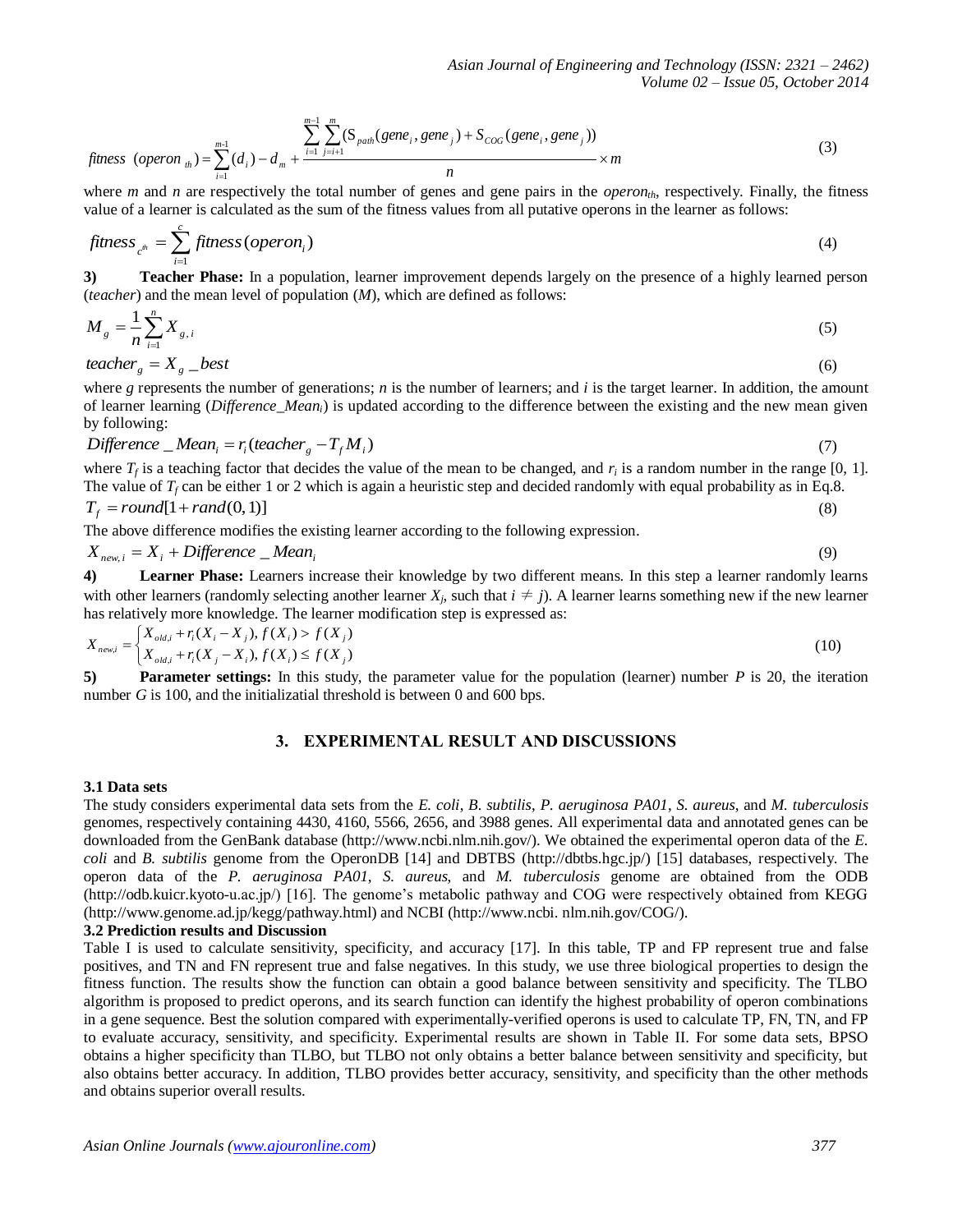Given the importance of the initialization step for operon prediction, we use the direction and distance of biological properties to obtain a powerful initial population. Thus, the updated population can effectively improve the accuracy of operon prediction through multiple iterations. In operon prediction, a short intergenic distance indicates that genes are more likely to be located in the same operon, and the direction of the adjacent gene is important for operon prediction because genes in the same operon can share a direction, while adjacent genes in different directions must belong to different operons. Therefore, this study uses two biological characteristics as the initial basis: threshold of intergenic distance (adjusting the initial threshold to 600 bps raises the sensitivity and specificity of the gap, and improves prediction accuracy) and the direction of the adjacent gene (which effectively enhance prediction accuracy and specificity).

Generally, the use of more functions increases prediction accuracy along with computation time. However, not all features are applicable to all genomes, and they must be chosen carefully. On the other hand, adjacent genes have related properties, but still have a high probability of falling into different operons, and forecasting results are directly influenced by the choice of biological properties and the design of the fitness function. Hence, in the proposed method, we select biological characteristics for high usage rates as the basis for fitness, and the log-likelihood [18] statistical method is used to establish a reliable fitness function. In calculating fitness terms, although the proposed method only uses three features for prediction (fewer than are used in other operon prediction methods), the prediction results achieve a better balance between sensitivity and specificity. The TLBO can thus greatly reduce the cost of performing an experimental assay.

#### **4. REFERENCES**

- <span id="page-3-3"></span>[1] E. Jacob, R. Sasikumar, and K. N. Nair, "A fuzzy guided genetic algorithm for operon prediction," *Bioinformatics,* vol. 21, pp. 1403-1407, Apr 15 2005.
- [2] R. W. Brouwer, O. P. Kuipers, and S. A. van Hijum, "The relative value of operon predictions," *Brief Bioinform,* vol. 9, pp. 367-375, Sep 2008.
- [3] Y. Zheng, J. D. Szustakowski, L. Fortnow, R. J. Roberts, and S. Kasif, "Computational identification of operons in microbial genomes," *Genome Res*, vol. 12, pp. 1221-1230, Aug 2002.
- [4] R. L. Tatusov, E. V. Koonin, and D. J. Lipman, "A genomic perspective on protein families," *Science*, vol. 278, pp. 631- 637, Oct 24 1997.
- [5] M. Ashburner, C. A. Ball, J. A. Blake, D. Botstein, H. Butler, J. M. Cherry, A. P. Davis, K. Dolinski, S. S. Dwight, J. T. Eppig, M. A. Harris, D. P. Hill, L. Issel-Tarver, A. Kasarskis, S. Lewis, J. C. Matese, J. E. Richardson, M. Ringwald, G. M. Rubin, and G. Sherlock, "Gene ontology: tool for the unification of biology. The Gene Ontology Consortium," *Nat Genet*, vol. 25, pp. 25-29, May 2000.
- [6] T. Yada, M. Nakao, Y. Totoki, and K. Nakai, "Modeling and predicting transcriptional units of Escherichia coligenes using hidden Markov models," *Bioinformatics*, vol. 15, pp. 987-993, 1999.
- <span id="page-3-1"></span>[7] G. Q. Zhang, Z. W. Cao, Q. M. Luo, Y. D. Cai, and Y. X. Li, "Operon prediction based on SVM," Comput Biol Chem, vol. 30, pp. 233-240, Jun 2006.
- [8] M. Craven, D. Page, J. Shavlik, J. Bockhorst, and J. Glasner, "A probabilistic learning approach to whole-genome operon prediction," Proc Int Conf Intell Syst *Mol Biol*, vol. 8, pp. 116-127, 2000.
- [9] J. Bockhorst, M. Craven, D. Page, J. Shavlik, and J. Glasner, "A Bayesian network approach to operon prediction," *Bioinformatics*, vol. 19, pp. 1227-1235, Jul 1 2003.
- <span id="page-3-0"></span>[10] S. Wang, Y. Wang, W. Du, F. Sun, X. Wang, C. Zhou, and Y. Liang, "A multi-approaches-guided genetic algorithm with application to operon prediction," *Artif Intell Med*, vol. 41, pp. 151-159, Oct 2007.
- [11] R. Rao, V. Savsani, and D. Vakharia, "Teaching–learning-based optimization: A novel method for constrained mechanical design optimization problems," *Computer-Aided Design*, vol. 43, pp. 303-315, 2011.
- [12] Y. Yan and J. Moult, "Detection of operons," *Proteins*, vol. 64, pp. 615-628, Aug 15 2006.
- [13] P. Romero and P. D. Karp, "Using functional and organizational information to improve genome-wide computational prediction of transcription units on pathway-genome databases," *Bioinformatics*, vol. 20, pp. 709-717, 2004.
- [14] M. Pertea, K. Ayanbule, M. Smedinghoff, and S. L. Salzberg, "OperonDB: a comprehensive database of predicted operons in microbial genomes," *Nucleic Acids Res*, vol. 37, pp. D479-D482, Jan 2009.
- [15] N. Sierro, Y. Makita, M. de Hoon, and K. Nakai, "DBTBS: a database of transcriptional regulation in Bacillus subtilis containing upstream intergenic conservation information," *Nucleic Acids Res*, vol. 36, pp. D93-D96, Jan 2008.
- <span id="page-3-2"></span>[16] S. Okuda, T. Katayama, S. Kawashima, S. Goto, and M. Kanehisa, "ODB: a database of operons accumulating known operons across multiple genomes," *Nucleic Acids Res*, vol. 34, pp. D358-D362, Jan 1 2006.
- [17] P. Dam, V. Olman, K. Harris, Z. Su, and Y. Xu, "Operon prediction using both genome-specific and general genomic information," *Nucleic Acids Res*, vol. 35, pp. 288-298, 2007.
- [18] H. Salgado, G. Moreno-Hagelsieb, T. F. Smith, and J. Collado-Vides, "Operons in Escherichia coli: genomic analyses and predictions," *Proc Natl Acad Sci U S A*, vol. 97, pp. 6652-6657, Jun 6 2000.